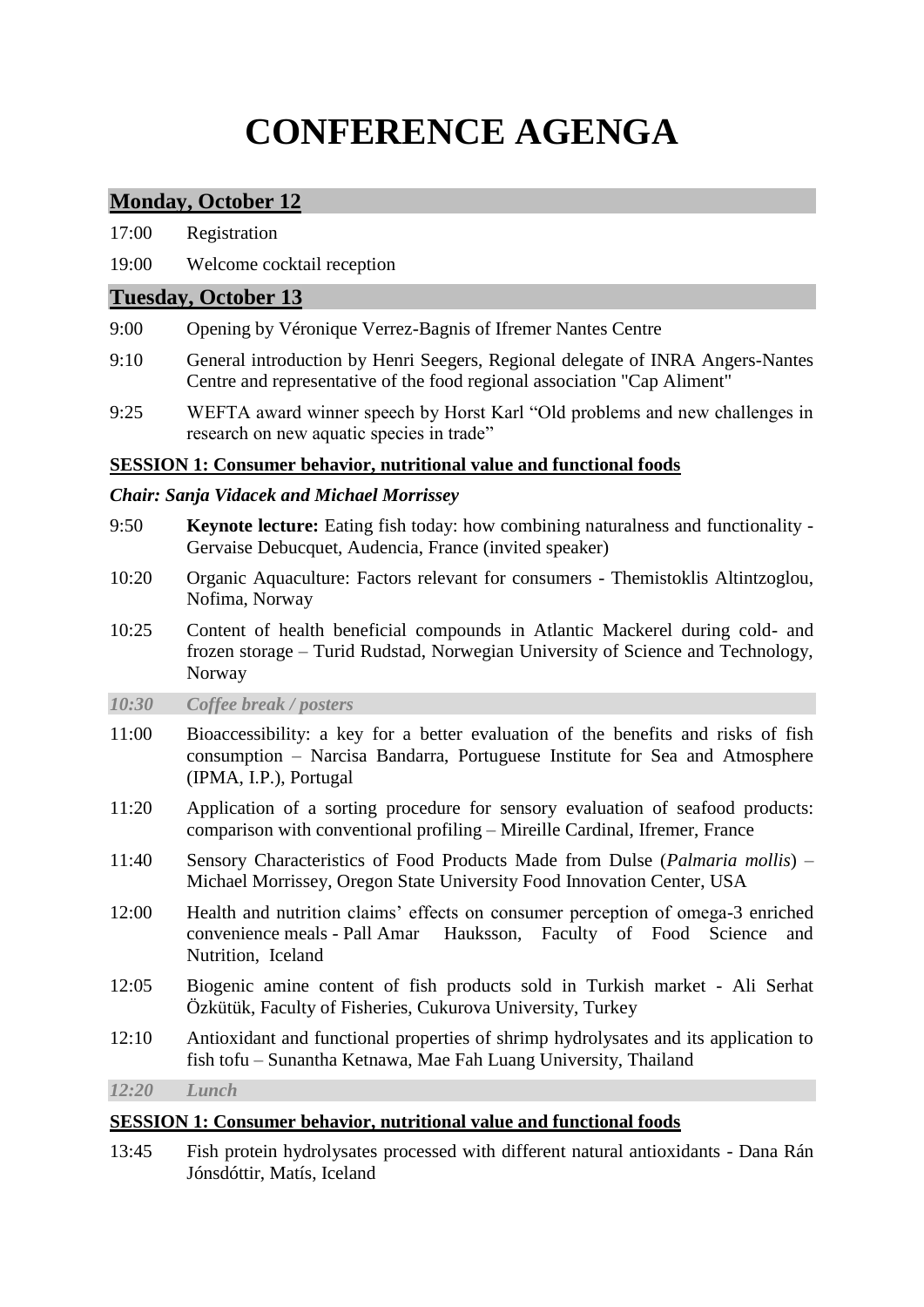- 14:05 Identification of peptides in a Prolyl Oligopeptidase-inhibiting fraction from trypsin hydrolysate of Pacific white shrimp (*Penaeus vannamei*) - Oscar Martínez Alvarez, Institute of Food Science, Technology and Nutrition, Spain
- 14:10 Determination of some functional properties of enzymatically hydrolyzed protein from head of sea bass (*Dicentrarchus labrax*) and its effect in whiting (*Merlangius merlangus*) mince - Şebnem Tolosa Yilmaz, Ege University, Faculty of Fishery, **Turkey**

#### **SESSION 2: Bio-economy of aquatic resources**

#### *Chair: Heidi Nilsen and Régis Baron*

- 14:20 **Keynote lecture:** Opportunities in the Blue Bioeconomy Sveinn Margeirsson, Matis, Iceland
- 14:50 Replacement of surimi in restructured crab by raw crabmeat in restructured crab products – David Green, North Carolina State University, Center for Marine Sciences and Technology, USA
- 15:10 Study of the optimization conditions for hydrolysates production from *Scyliorhinus canicula* muscle and antioxidant activities - María Blanco, Grupo de Bioquímica de alimentos (IIM-CSIC), Spain

*15:15 Coffee break / posters*

- 15:45 Development of an ultrasound-assisted enzymatic hydrolysis process for the liquefaction of the red seaweed *Grateloupia turuturu* and its biomolecules recovery – Cécile Le Guillard, Ifremer and University of Nantes, France
- 16:05 An example of French strategy for the production of marine ingredients from salmon by-products: the Pesk&Co project, Margot Provost, University of Bretagne Occidentale, LEMAR UMR6539, France

#### **SESSION 3: Aquaculture and new aquatic resources**

#### *Chair: John Fagan and Thomas Verhaeghe*

- 16:10 **Keynote lecture:** Advancements in land-based brackish-water and marine aquaculture and their future in seafood production - Thomas Losordo (invited speaker), Pentair Aquatic Eco-Systems Inc., USA
- 16:40 Oyster refinement: effects of algae diets (*Skeletonema costatum* and *Rhodomonas baltica*) on the sensory characteristics and volatile organic compounds of Pacific cupped oysters (*Crassostrea gigas*) - Jasper van Houcke, HZ University of Applied Sciences, The Netherlands
- 17:00 Chemical and Microbiological Contamination in Japanese-clam (*Ruditapes phillipinarum*) from Tagus Estuary (Portugal) - Sónia Pedro, Portuguese Institute for Sea and Atmosphere (IPMA, I.P.), Portugal
- 17:05 New possibilities for coproducts from Atlantic salmon backbones and bits & pieces in fish spread – Grete Hansen Aas, AAlesund University College, Norway

## **Wednesday, October 14**

#### **SESSION 4: Seafood processing – incidence on quality and safety**

*Chair: Françoise Leroi and Sigrún Halldórsdóttir*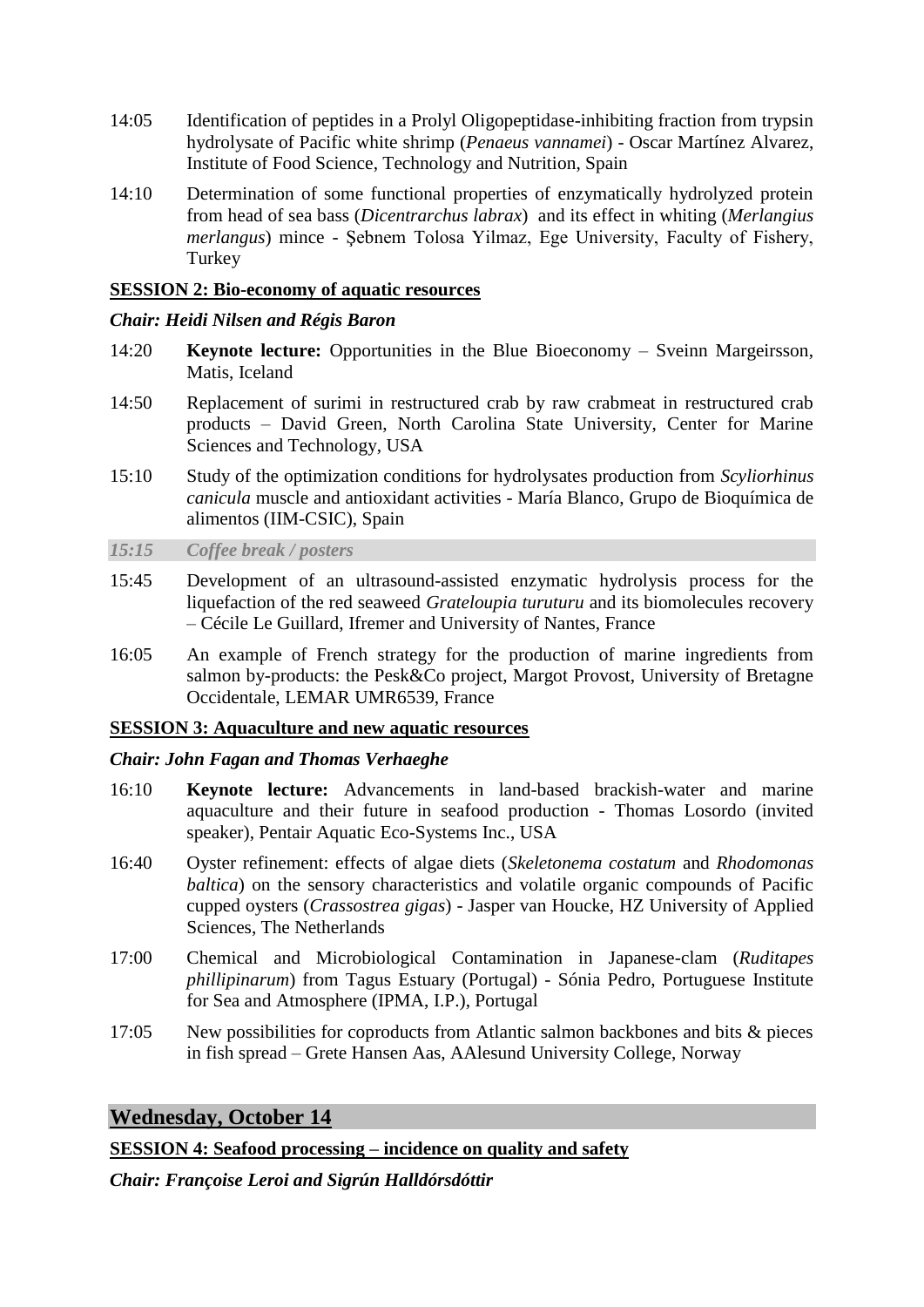- 9:00 **Keynote lecture:** Seafood Processing Innovation and Entrepreneurism: Challenges and Developments - David Green (invited speaker), North Carolina State University, Center for Marine Sciences and Technology, USA
- 9:30 Quality and safety of tropical yellowfin tuna (*Thunnus albacares*) steaks stored under air, vacuum or modified atmosphere – Adèle Dauchy, Ifremer, France
- 9:50 The effect of storage temperature on *Vibrio parahaemolyticus* numbers in Pacific oysters (*Crassostrea gigas*): Evaluating a predictive model under New Zealand conditions - Graham C Fletcher, New Zealand Institute for Plant & Food Research Limited, New Zealand
- 10:10 Cold Storage stability of minced fish added of grape antioxidant dietary fiber pomace - Helena M. Moreno Conde, Institute of Food Science Technology and Nutrition (ICTAN-CSIC), Spain
- 10:15 Quality improvement of cooked brown shrimp *Crangon crangon* trough detailed kinetic studies of the major quality attributes - Thomas Verhaeghe, Institute for Agricultural and Fisheries Research (ILVO), Belgium
- 10:20 The effects of nanoemulsions based on commercial oils (sunflower, canola, corn, olive, soybean, and hazelnut oils) on sensory, chemical and microbial quality of frozen sea bass fillets - Deniz Ayas, Mersin University, Turkey

#### *10:25 Coffee break / posters*

- 11:00 Investigation of ohmic heating for seafood processing Stina Frosch, Technical University of Denmark (DTU), Denmark
- 11:20 Suppressive effect of ATP on autoxidation of tuna oxymyoglobin to metmyoglobin - Kota Inohara, Kagoshima University, Japan
- 11:40 Effect of heat treatments on mobility and in vitro infectivity of *Anisakis* L3 in hake muscle infected under controlled conditions - Isabel Sánchez-Alonso, Institute of Food Science (ICTAN-CSIC), Spain
- 12:00 Differences between *A. simplex s.s.* and *A. pegreffii*: in vitro infectivity and freezing tolerance - Mercedes Careche, Institute of Food Science (ICTAN-CSIC), Spain
- 12:05 Prevalence of nematodes (*Anisakidae*) in fish species most consumed in France Véronique Verrez-Bagnis, Ifremer, France
- 12:10 Packaging, quality and shelf life of fillet products from live captured and stored Atlantic cod – Heidi Nilsen, Nofima AS, Norway
- 12:15 Heat resistance of the most isolated spore-forming bacteria in ready-to-eat brown crab meat - Santiago Condón-Abanto, University College Dublin, Ireland

*12:20 Lunch*

#### **STRATEGY SESSION: FROM INDUSTRY TO RESEARCH (13:45 – 17:00)**

Introduction of the strategy session: Jean-Pascal Bergé, IDmer (20 min), presentation of IDMer and introductive roundtable conference

Presentation of industry stakeholders participated in the roundtable: Copalis, Procidys, Gouessant, Diana, Olmix, Fleury Michon

First round table led by Copalis andProcidys on the general theme of contaminants and other undesirable compounds (heavy metals, dioxins, PCBs, antibiotics and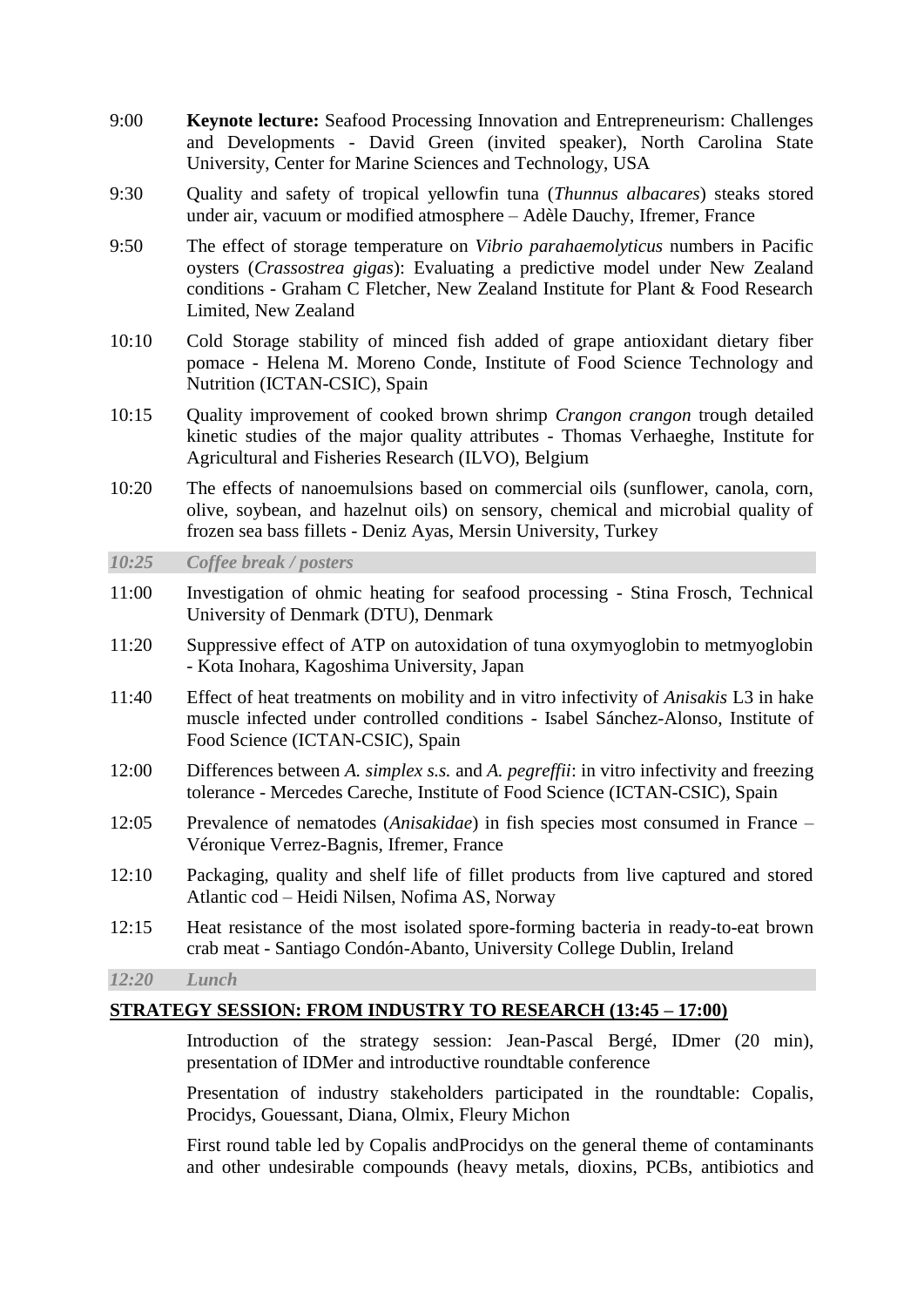pesticide residues ...) regarding analytical, technical, biological and regulation issues.

*15:15 Coffee break*

Second round table chaired by Fleury Michon on the sustainability of the sector and optimization of the value chain: sustainability, circular economy, environmental impact. Issues related to consumer perception and use of unvaluated sources will be addressed: regulation, processing, preservation, sensory characteristics, traceability ...

*19:00 Gala dinner at "Les Fonderies", 25 Boulevard Vincent Gâche, 44200 Nantes*

Nominations of WEFTA Award, Earl P. McFee Award and Lifetime Achievement Award

## **Thursday, October 15**

#### **SESSION 4: Seafood processing – incidence on quality and safety**

#### *Chair: Mercedes Careche and Jasper van Houcke*

- 9:00 Minimizing the content of free and ester bound 2,- 3-MCPD and esterified glycidol in fish fingers - Sybille, Merkle, University of Applied Sciences Hamburg, Germany
- 9:20 Utilization and stability of cod liver during frozen storage Effects of season, onboard handling and storage conditions - María Gudjónsdóttir, University of Iceland, Iceland
- 9:40 Conversion of lysine to cadaverine by cell-free supernatants (CFSs) from *Salmonella Paratyphi* A, and *Escherichia coli* in lysine enriched decarboxylase broth (LDB) - Fatih Ozogul, Faculty of Fisheries, Cukurova University, Turkey
- 10:00 Inhibitory effects of high pressure processing on *Morganella psychrotolerans* in herring (*Clupea harengus*) - Ilknur Ucak, Akdeniz University, Turkey
- 10:05 The effect of lactic acid bacteria isolated from fish on microbiological quality of silage made from fish processing waste - Ali Serhat Özkütük, University of Nigde, Turkey
- 10:10 Production of fish chips with using frozen saithe flesh (*Pollachius virens*) and determining its shelf life - Tolga Dincer, Ege University Faculty of Fisheries, **Turkey**
- 10:15 Comparison of the microbiological, chemical and sensory quality of plaice (*Pleuronectes platessa*) stored in flake ice and slurry ice – Karen Bekaert, ILVO, Belgium
- 10:20 Simplification of K-value measurement as an index of freshness of fish Kunihiko Konno, Hokkaido University, Japan

*10:25 Coffee break / posters*

- 11:00 Quality evaluation of fresh, farm raised sea vegetables during refrigerated storage Denise Skonberg, School of Food and Agriculture, University of Maine, USA
- 11:20 Quality improvement in trawling fisheries CRISP; adaption of capture and handling practices to optimize catch quality and value - Heidi Nilsen, Nofima,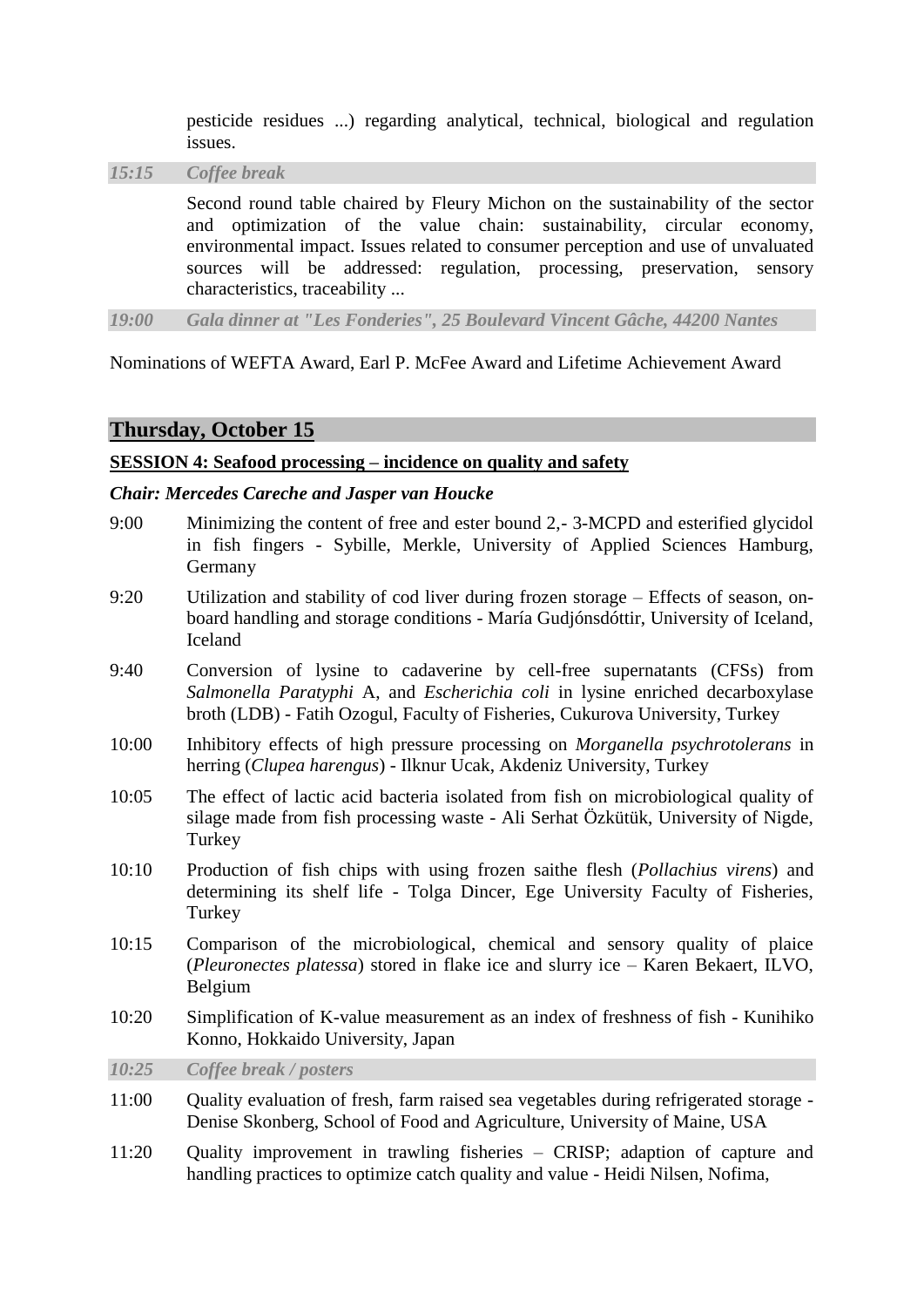- 11:40 The role of blood for lipid oxidation and color stability of fish Hanna Harrysson, Chalmers University of Technology, Sweden
- 12:00 Determination of quality differences between canned tuna and pouched tuna in different packing media – Asli Cadun, University of Ege, Fisheries Faculty,Turkey
- 12:05 Heat processing of pre-rigor Atlantic cod (*Gadus morhua*) Svein Kristian Stormo, Nofima, Norway
- 12:10 Challenges in textural measurements of Atlantic salmon Gine Ørnholt-Johansson, Technical University of Denmark, Denmark
- 12:15 Effect of crust freezing on the shelf-life of salmon (*Salmo salar*) stored at low temperatures under different packaging conditions – Selene Pedrós, School of Veterinary Medicine, University College Dublin, Ireland.

*12:20 Lunch*

#### **SESSION 5 Innovative methods for characterization of seafood products and contaminants**

#### *Chair: Véronique Verrez-Bagnis and Guillaume Duflos*

- 13:45 **Keynote lecture:** Latest advances for the characterization of seafood in a global market - Carmen Sotelo (invited speaker), Grupo de Bioquímica de alimentos (IIM-CSIC), Spain
- 14:15 Development of a qPCR method for the identification and quantification of *Thunnus obesus*, *Thunnus albacares* and *Katsuwonus pelamis* in canned tuna – Daline Bojolly, Université du Littoral Côte d'Opale, France
- 14:35 Species identification in samples containing fish mixtures: a targeted Next-Generation Sequencing approach - Kristina Kappel, Max Rubner-Institut, Germany
- 14:55 Development of a qPCR method targeting torA gene and application for the freshness monitoring of modified atmosphere-packed chilled whiting (*Merlangius merlangus*) – Alexandre Dehaut, Anses, France
- *15:15 Coffee break / posters*
- 15:45 The application of near infrared spectroscopy to study physicochemical properties and quality degradation of seafood - Magnea Karlsdottir, Matis, Iceland
- 16:05 Use of fluorescence spectroscopy for monitoring whiting (*Merlangius merlangus*) fillets freshness stored under various conditions – Abdo Hassoun, Artois University, France
- 16:10 Detection of histamine in fish by Surface Enhanced Raman Spectroscopy using solid silver SERS substrates - Tibor Janči, University of Zagreb, Croatia
- 16:15 Toxicity of the Lessepsian pufferfish *Lagocephalus sceleratus* from Turkish Mediterranean coast and the species authentification by rapid PCR amplification method - Caner Acar, Tokyo University of Marine Science and Technology, Japan
- 16:20 Characterization of *Shewanella baltica* strains with usual and atypical H2S productions, isolated from a spoiled whiting (*Merlangius merlangus*) – Alexandre Dehaut, Anses, France
- 16:25 Highly active phosphatase is responsible for rapid loss of IMP nucleotide in cod muscle – Larissa Balakireva, NovoCIB SAS, France
- 16:30 Announcing WEFTA 2016 and TAFT 2018